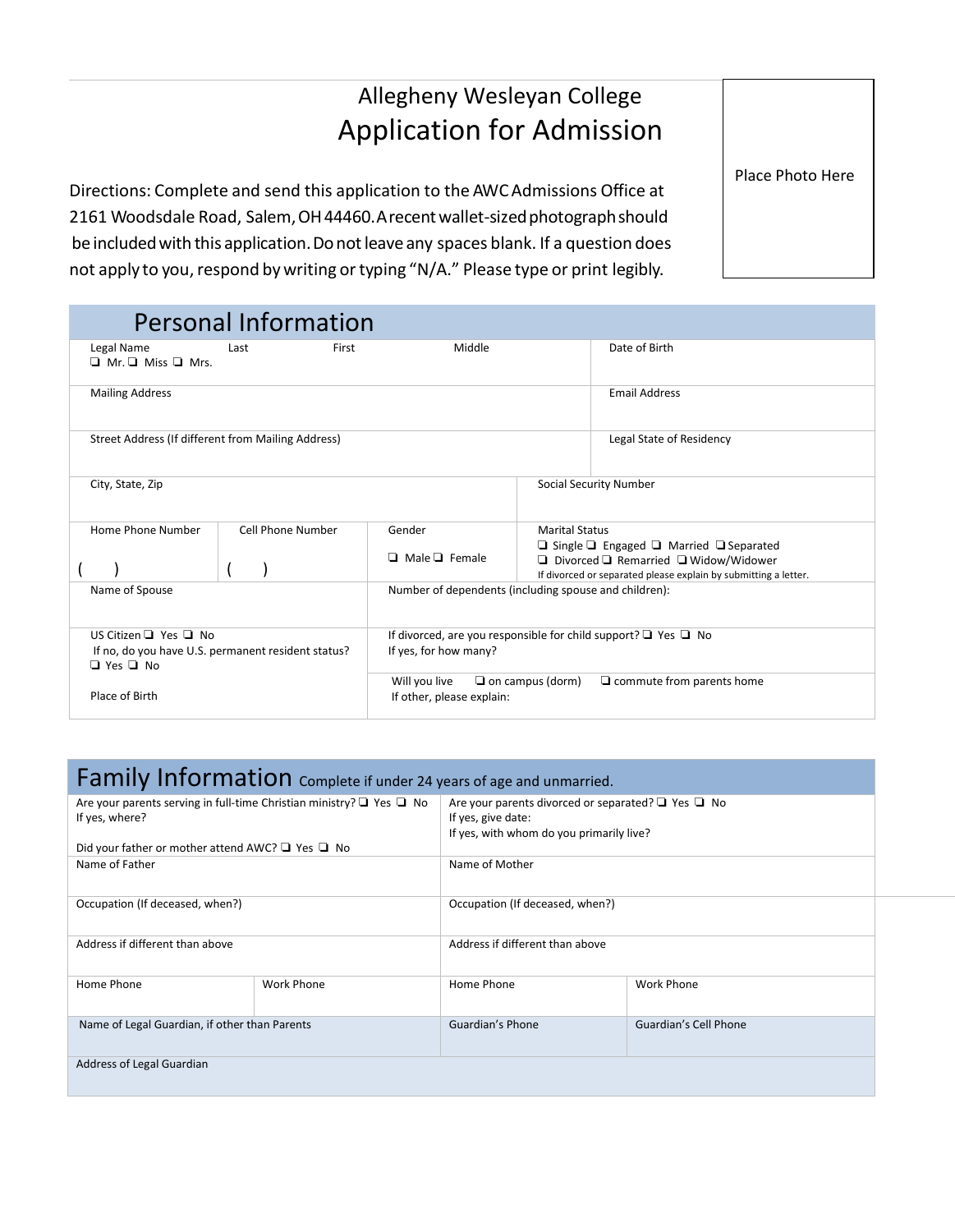# Religious Information

| Church Name                                                                                                                                                     | Pastor's Name                                                                                                                    |  |  |  |  |
|-----------------------------------------------------------------------------------------------------------------------------------------------------------------|----------------------------------------------------------------------------------------------------------------------------------|--|--|--|--|
| <b>Church Address</b>                                                                                                                                           | Denomination                                                                                                                     |  |  |  |  |
| How often do you attend? $\Box$ Regularly $\Box$ Once a Week $\Box$ Rarely                                                                                      | Do you plan to enter full-time ministry? $\Box$ Yes $\Box$ No $\Box$ Undecided                                                   |  |  |  |  |
| List church activities (vocal part, instruments, work, teaching, evangelism) in<br>which you have participated.                                                 | Have you accepted Jesus Christ as your personal savior? $\Box$ Yes $\Box$ No<br>If yes, please describe your personal devotions. |  |  |  |  |
| What program are you most interested in at AWC?<br>$\Box$ Pastoral Ministries $\Box$ Cross-Cultural Missions $\Box$ Elementary Education $\Box$ Music Education |                                                                                                                                  |  |  |  |  |
| Why do you desire to attend AWC? (Include your specific goals and purposes in coming.)                                                                          |                                                                                                                                  |  |  |  |  |

| <b>Medical Information</b>                                                                                                                                                                                                                                                                                                                                                                                                                                    |                                 |
|---------------------------------------------------------------------------------------------------------------------------------------------------------------------------------------------------------------------------------------------------------------------------------------------------------------------------------------------------------------------------------------------------------------------------------------------------------------|---------------------------------|
| Do you have any present illnesses (mental or physical)? $\Box$ Yes $\Box$ No                                                                                                                                                                                                                                                                                                                                                                                  | <b>Emergency Contact:</b>       |
| Do you have any history of any serious illness (mental or physical)? $\Box$ Yes $\Box$ No<br>Have you ever been treated for any nervous, mental, or emotional<br>disorders? $\Box$ Yes $\Box$ No<br>Do you have any life threatening allergies? $\Box$ Yes $\Box$ No<br>Are you presently taking any type of medication? $\Box$ Yes $\Box$ No<br>Do you have any type of condition or impairment that limits your physical<br>abilities? $\Box$ Yes $\Box$ No | Address:                        |
|                                                                                                                                                                                                                                                                                                                                                                                                                                                               | Phone Number:                   |
|                                                                                                                                                                                                                                                                                                                                                                                                                                                               | Relationship to Applicant:      |
|                                                                                                                                                                                                                                                                                                                                                                                                                                                               | <b>Additional Instructions:</b> |
| If any of the above answers is yes, please give complete details on a separate sheet<br>of paper.                                                                                                                                                                                                                                                                                                                                                             |                                 |
|                                                                                                                                                                                                                                                                                                                                                                                                                                                               |                                 |

# Special Information

Do you have any significant learning impairment?  $\square$  Yes  $\square$  No

Have you ever used illegal drugs?  $\Box$  Yes  $\Box$  No

Do you drink alcoholic beverages?  $\square$  Yes  $\square$  No

Do you use tobacco in any form?  $\Box$  Yes  $\Box$  No

Were you ever expelled or suspended in high school or college?  $\Box$  Yes  $\Box$  No

Are there criminal charges of any kind currently against you, or have you ever been convicted of or incarcerated for a felony?  $\Box$  Yes  $\Box$  No

Are you, or have you ever been, under the supervision of a parole officer or court?  $\Box$  Yes  $\Box$  No

*If any of the above answers is yes, please give complete details on a separate sheet of paper.*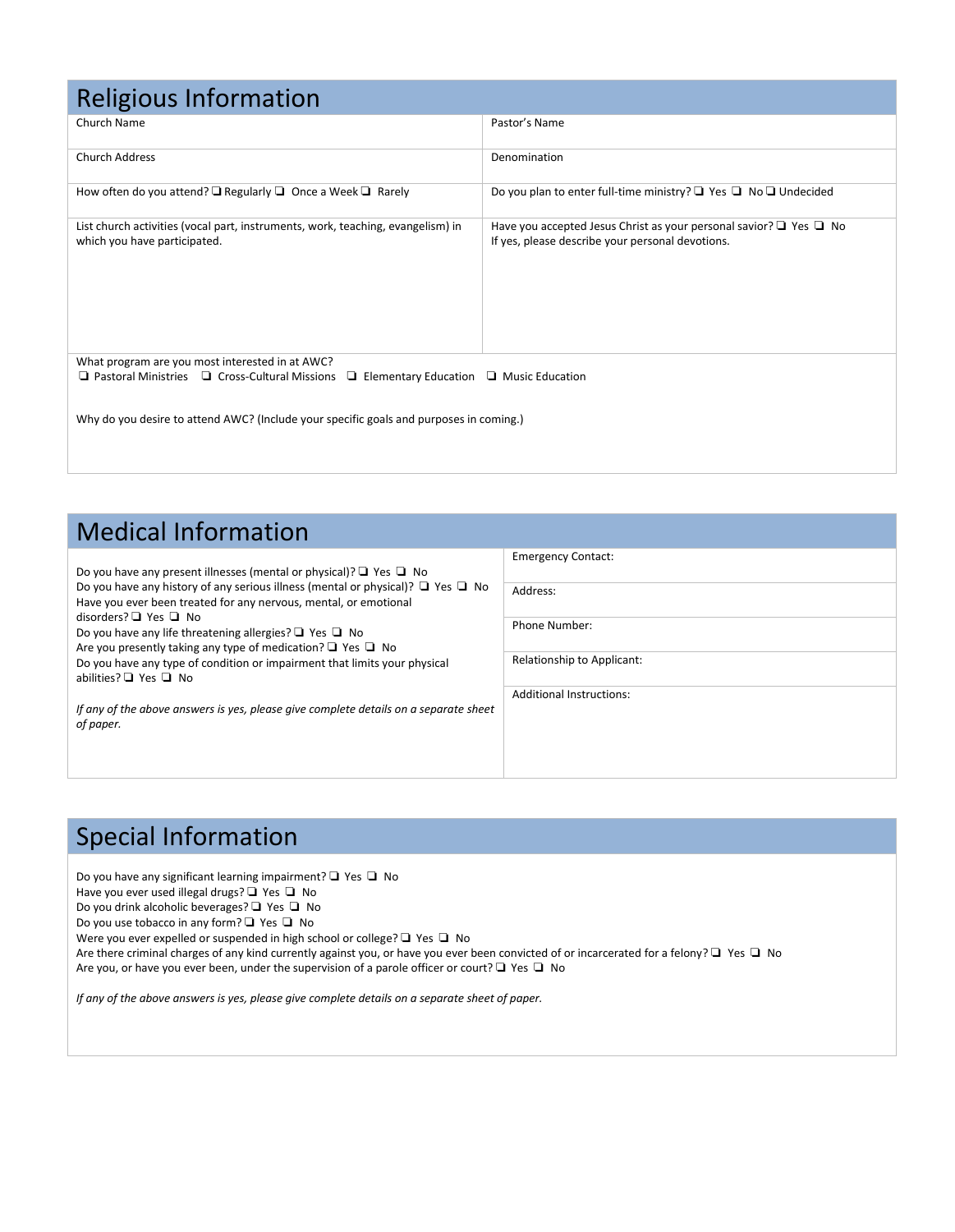| <b>Educational Information</b>                                                                                                                                                                                                        |                                                     |                                                                                                                                                                                                                                                                   |                                |                                                                                                                                                                                                                                                               |            |        |  |
|---------------------------------------------------------------------------------------------------------------------------------------------------------------------------------------------------------------------------------------|-----------------------------------------------------|-------------------------------------------------------------------------------------------------------------------------------------------------------------------------------------------------------------------------------------------------------------------|--------------------------------|---------------------------------------------------------------------------------------------------------------------------------------------------------------------------------------------------------------------------------------------------------------|------------|--------|--|
| $\Box$ GED Test Date $\qquad$ / $\qquad$ /<br>Do you have any Advanced Placement classes taken or<br>currently in progress? $\Box$ Yes $\Box$ No<br>If yes, please list<br>Are you a current post-secondary student?<br>If yes, where |                                                     | When do you anticipate entering<br>AWC:<br>Fall 20 Spring 20<br>$\Box$ full-time (12 or more hours) In<br>order to stay in the dorm, students<br>are expected to take at least 12<br>hours.<br>$\Box$ half (6-8 hours)<br>$\Box$ less than half<br>$\Box$ auditor |                                | Do you plan to enroll as a<br>First-time College Student<br>Bible Certificate Student<br>$\Box$ Transfer Student<br>If enrolling as a transfer student, what classification do you<br>$\Box$ Sophomore $\Box$ Junior $\Box$ Senior<br>expect? $\Box$ Freshman |            |        |  |
| High School Name                                                                                                                                                                                                                      |                                                     |                                                                                                                                                                                                                                                                   | Name of Last College Attended: |                                                                                                                                                                                                                                                               |            |        |  |
| Address                                                                                                                                                                                                                               |                                                     |                                                                                                                                                                                                                                                                   | Address                        |                                                                                                                                                                                                                                                               |            |        |  |
| City                                                                                                                                                                                                                                  | State, Zip                                          | Phone                                                                                                                                                                                                                                                             | City                           |                                                                                                                                                                                                                                                               | State, Zip | Phone  |  |
| GPA                                                                                                                                                                                                                                   | <b>ACT/SAT Composite</b>                            |                                                                                                                                                                                                                                                                   |                                | Dates Attended                                                                                                                                                                                                                                                |            | Degree |  |
|                                                                                                                                                                                                                                       | Did a family member attend AWC? If yes, please list |                                                                                                                                                                                                                                                                   |                                | Did you receive financial aid at this college?<br>$\Box$ Yes $\Box$ No                                                                                                                                                                                        |            |        |  |
|                                                                                                                                                                                                                                       |                                                     |                                                                                                                                                                                                                                                                   |                                | Name of Previous College Attended:                                                                                                                                                                                                                            |            |        |  |
|                                                                                                                                                                                                                                       | How do you plan on paying for tuition at AWC?       |                                                                                                                                                                                                                                                                   |                                | Address                                                                                                                                                                                                                                                       |            |        |  |
| $\Box$ Cash<br>□ Government Aid                                                                                                                                                                                                       |                                                     |                                                                                                                                                                                                                                                                   |                                | City                                                                                                                                                                                                                                                          | State, Zip | Phone  |  |
| □ Work Scholarship<br>Off-Campus Employment<br>□ VA Benefits                                                                                                                                                                          |                                                     |                                                                                                                                                                                                                                                                   | Dates Attended<br>Degree       |                                                                                                                                                                                                                                                               |            |        |  |
| $\Box$ Other                                                                                                                                                                                                                          |                                                     |                                                                                                                                                                                                                                                                   |                                | Did you receive financial aid at this college? $\Box$ Yes $\Box$ No                                                                                                                                                                                           |            |        |  |
| Some scholarships are available. Please fill out the Scholarship<br>Request Form if a scholarship is desired.                                                                                                                         |                                                     | If you previously attended more than two colleges, include on a separate sheet of<br>paper. Would you be eligible to enroll in these colleges? □ Yes □ No<br>Do you owe any debt to these colleges? $\Box$ Yes $\Box$ No                                          |                                |                                                                                                                                                                                                                                                               |            |        |  |
| Please name the AWC staff member or student who influenced you most to come to AWC? (If none, leave blank.)                                                                                                                           |                                                     |                                                                                                                                                                                                                                                                   |                                |                                                                                                                                                                                                                                                               |            |        |  |

### **Application Agreement**

Allegheny Wesleyan College is for earnest students who are sensitive to the many principles of Christian living which are found in the Bible. The College imposes certain specific guidelines for the conduct of faculty, staff, and students. AWC expects its students to refrain from the use of alcoholic beverages, tobacco, narcotics, gambling, and pornography. Furthermore, AWC does impose curfews and expects its student to behave in keeping with proper Christian behavior. AWC expects tangible evidence of maturing Christian convictions and discerning judgment.

I have read and understand the statements of the College's standards of conduct as summarized above, and I agree to abide by these standards while a student at AWC. (A more complete published statement of our standards of conduct can be found in the Student Handbook which is available through the Admissions Office.)

AWC reserves the right to dismiss a student who, in its judgment, does not conform either to the stated regulations governing student conduct or to the expressed principles, policies, and programs of the college.

I/We declare that the information reported above is true, complete, and accurate. I/We authorize release of information regarding my academic progress and financial circumstances, if applicable, to any agency, organization, or individual who requires such information for the purpose of determining eligibility for financial aid or scholarships.

| Date: | Signature of Applicant:       | (required)                               |
|-------|-------------------------------|------------------------------------------|
| Date: | Signature of Parent/Guardian: | (Required if under 18 years upon entran) |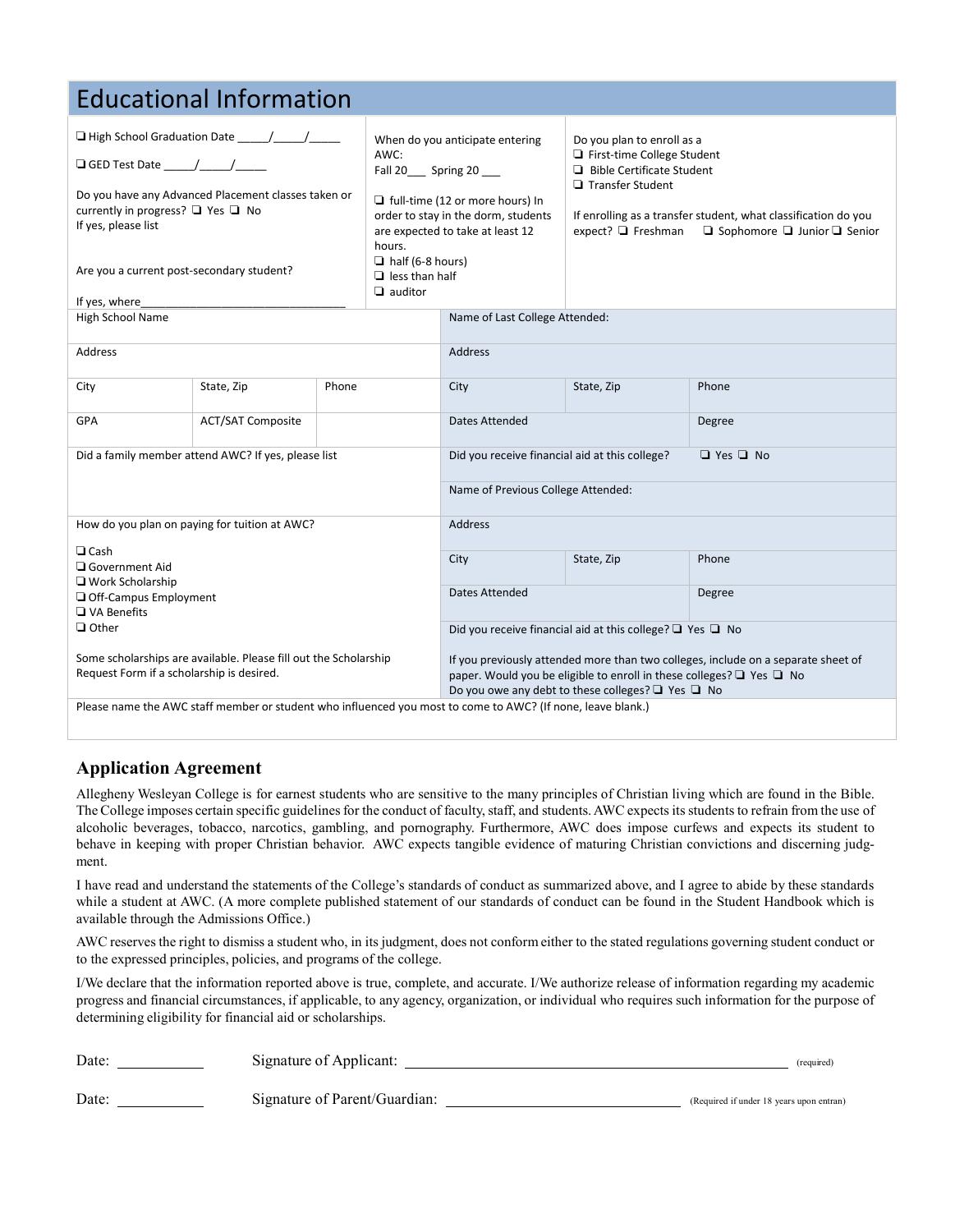

# **Allegheny Wesleyan College**

Application Procedure

## *Dear Applicant,*

*A Bible college education gives a student access to training and resources which can be used to make a profound impact on the world. It is a choice few make, but those who do consistently regard it as one of the most rewarding decisions they have made in their lives. Regardless of your goals for your career and for your future, the time you spend at Allegheny Wesleyan College will equip you to face our world and its challenges as a servant and minister of our Lord Jesus Christ. AWC will prepare you for your life, not just a career!*

*This packet contains the materials you will need to complete in order to gain acceptance for study at Allegheny Wesleyan College. Please read through the instructions and follow them carefully, which will allow for more rapid processing of your application and prevent unnecessary delays. If you have any questions, please contact the AWC Admissions Office at (800) 292-3153.*

*We are glad that you have chosen to study with us!*

# **APPLICATION**

Please complete and sign the enclosed application. Do not leave any spaces blank; if a question does not apply to you, respond by writing or typing "N/A."

# **PHOTOGRAPHS**

Please include one wallet-size photograph of yourself with your application.

# **RECOMMENDATION FORMS**

AWC requires two recommendations forms for admission: one from your minister and one from an employer or teacher. The top portion of each recommendation must be completed by the applicant. After completing the top portion of the recommendation, please mail or give the form to the person you have chosen to recommend you. These recommendations will be used in determining scholarship awards. All recommendations should be sent directly to the Admissions Office by the persons who completed them.

# **OFFICIAL TRANSCRIPTS**

The Admissions Office must receive official transcripts of all high school and college credits completed by the applicant. Most schools require a written request by the applicant in order to release the transcripts. All transcripts should be sent directly to AWC admissions office by the reporting school. A final copy of your transcripts, reflecting completion of all classes and/or graduation, must be sent if the initial transcript was requested while a semester or term was in progress. Transcript request forms are included in this packet.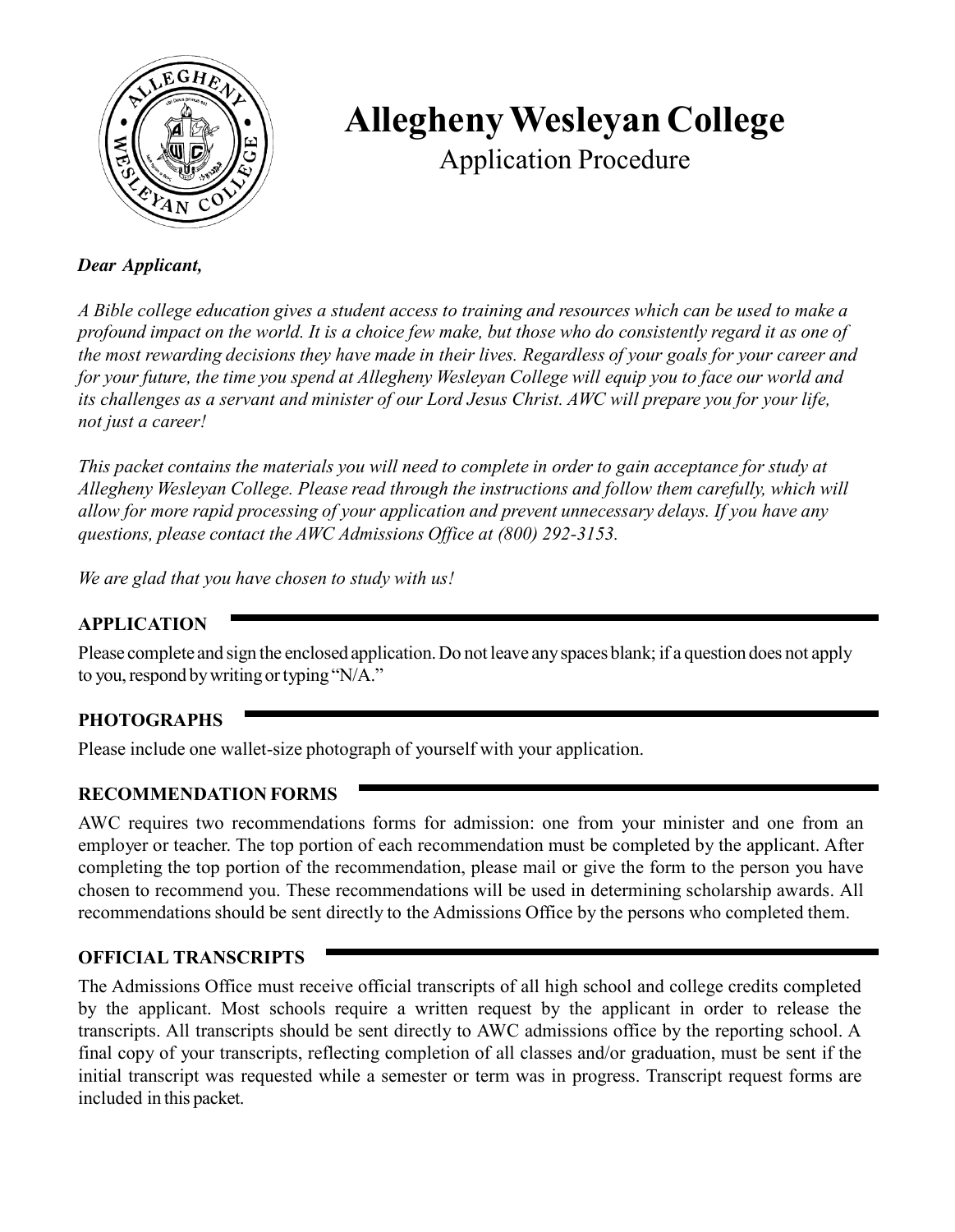### **SAT or ACT SCORES**

Students entering Allegheny Wesleyan College directly from high school are required to submit SAT/ACT scores to the Admission Office. The SAT scores may be included on your high school transcripts. Submission of SAT/ ACT scores for students transferring from another college is suggested but not required. The SAT code for Allegheny Wesleyan College is 4120. The ACT code for Allegheny Wesleyan College is 3227.

# **FINANCIAL AID AND SCHOLARSHIPS**

Complete the Financial Aid/Scholarship section of the application to be considered for scholarships and financial aid through AWC. Complete the FAFSA (Free Application for Federal and State Aid) after January 1 in the year you intend to start college in order to be eligible for financial aid for the coming school year. AWC's reporting code for FAFSA is 034573; this code should be included in the appropriate section on the FAFSA. Send the FAFSA by May 1 to guarantee disbursement of your financial aid in time for the coming school year. Forms are available from the AWC Financial Aid Office as well as from most high schools, libraries, and colleges. AWC offers a variety of scholarships based on academic achievement, leadership ability, and financial need. The Financial Aid Office will begin working on your financial aid package as soon as we receive your FAFSA information from the central processing center.

During registration for classes, the financial aid officer will meet with students to Students must have a valid, government issued photo identification with them (such as a driver's license, passport or stateissued ID) to be copied and held on file in the Financial Aid Office. At the same time, students will sign a statement of educational purpose which states that any financial aid received by the student will be used for educational purposes only. This, also, will be kept on file with the student's identification.

# **AFTER ADMISSION**

Students who are accepted to Allegheny Wesleyan College will be notified by mail. After acceptance, students will be contacted by the various departments on campus to work through housing, payment plans, financial aid and work opportunities.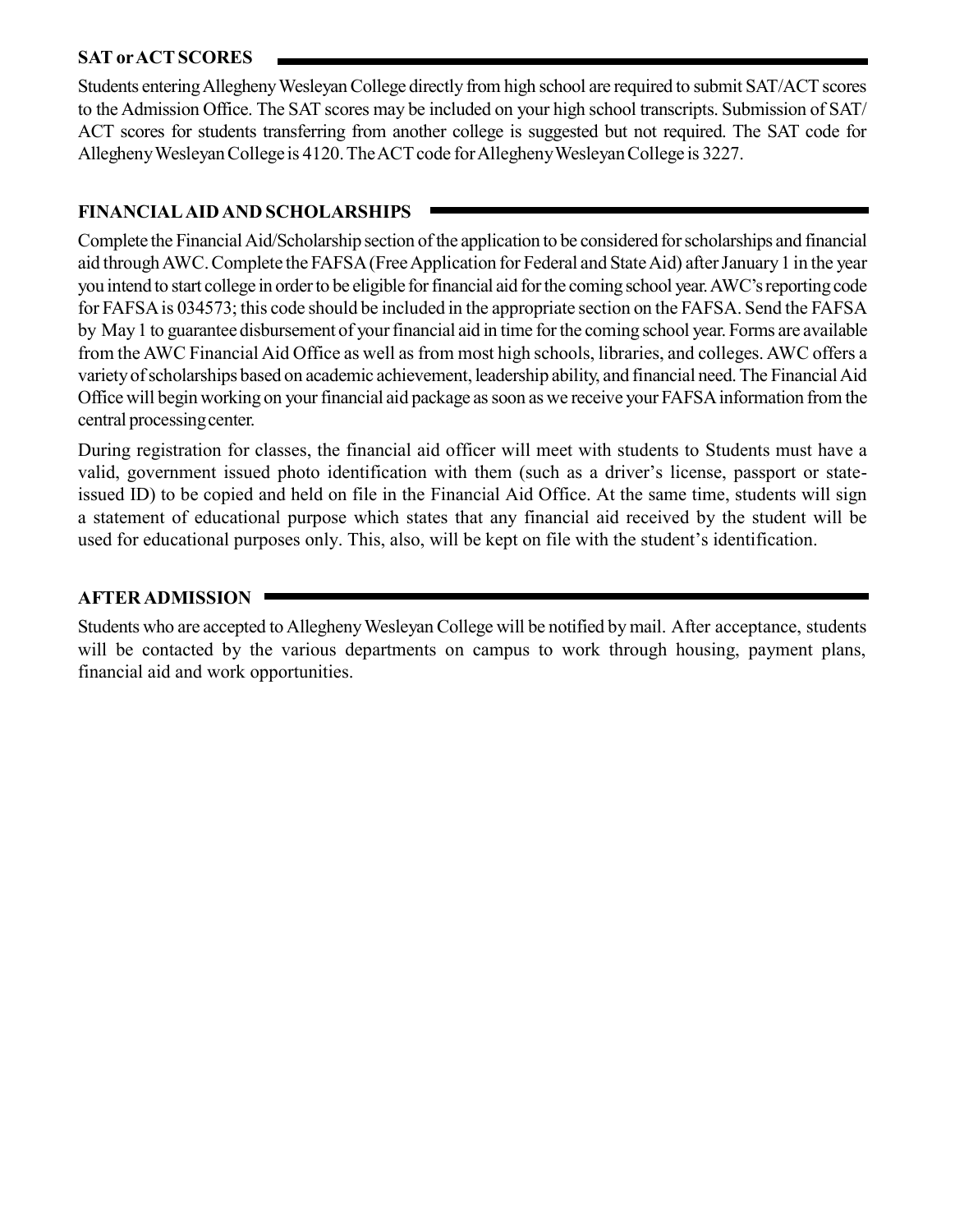# **Allegheny Wesleyan College**

**2161 Woodsdale Road Salem, Ohio 44460 (330) 337-6255 (fax[\)](mailto:college@awc.edu)  [college@awc.edu](mailto:college@awc.edu)**

### **PASTOR'S RECOMMENDATION**

| NAME:           |              |              |
|-----------------|--------------|--------------|
| Last            | First        | Middle       |
|                 |              |              |
|                 |              |              |
| Mailing Address |              |              |
|                 |              |              |
| City            | <b>State</b> | Zip          |
|                 |              |              |
| PASTOR'S NAME:  |              |              |
|                 |              |              |
|                 |              |              |
|                 |              |              |
|                 |              |              |
|                 | City         | <b>State</b> |

Dear Pastor:

The above named person has applied for admission to Allegheny Wesleyan College. The college requests a recommendation from the pastor before admission can be approved.

If you feel that this person is prepared and qualified both personally and spiritually, please sign the statement below. If you would like to provide additional information on this person, you may include a confidential letter to the registrar of the college. Please send to the above address.

Thank you for your help in this matter.

I recommend the above named person as a student to Allegheny Wesleyan College.

Pastor's Signature Date

l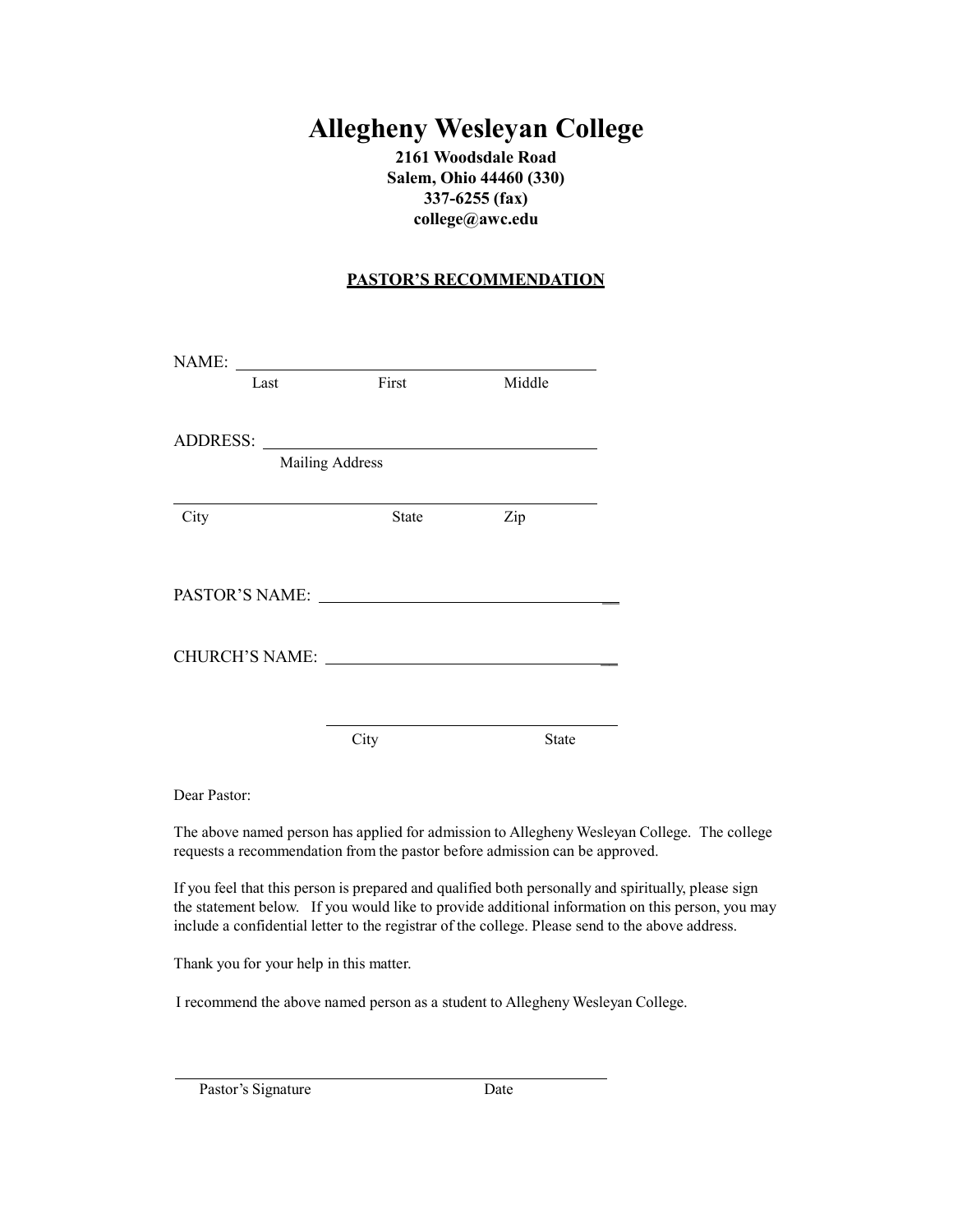# **PHYSICAL EXAMINATION**

Allegheny Wesleyan College

| Address                                                                                                               | <u> 2002 - Johann John Stone, meil in der Stone aus der Stone aus der Stone aus der Stone aus der Stone aus der S</u> |        |                                                        |     | City State Zip                                                                                                        |
|-----------------------------------------------------------------------------------------------------------------------|-----------------------------------------------------------------------------------------------------------------------|--------|--------------------------------------------------------|-----|-----------------------------------------------------------------------------------------------------------------------|
|                                                                                                                       |                                                                                                                       |        |                                                        |     |                                                                                                                       |
|                                                                                                                       |                                                                                                                       |        |                                                        |     | Blood Pressure Nullee Vision: Without Glasses Nullee Vision 2014                                                      |
| Check the proper column for each item                                                                                 |                                                                                                                       | Normal | Abnormal                                               |     | Note: Give details for abnormalities                                                                                  |
| 1. Mouth/Teeth                                                                                                        |                                                                                                                       |        |                                                        |     |                                                                                                                       |
| 2. Throat/Tonsils                                                                                                     |                                                                                                                       |        |                                                        |     |                                                                                                                       |
| 3. Nose/Sinuses                                                                                                       |                                                                                                                       |        |                                                        |     |                                                                                                                       |
| 4. Hearing                                                                                                            |                                                                                                                       |        |                                                        |     |                                                                                                                       |
| 5. Lungs/Chest                                                                                                        |                                                                                                                       |        |                                                        |     | <u> 1989 - Johann Barn, mars ann an t-Amhain Aonaichte ann an t-Aonaichte ann an t-Aonaichte ann an t-Aonaichte a</u> |
| 6. Heart (estimate cardiac function)                                                                                  |                                                                                                                       |        |                                                        |     |                                                                                                                       |
| 7. Abdomen                                                                                                            |                                                                                                                       |        |                                                        |     |                                                                                                                       |
| 8. Endocrine System                                                                                                   |                                                                                                                       |        |                                                        |     |                                                                                                                       |
| 9. Genito-Urinary System                                                                                              |                                                                                                                       |        |                                                        |     |                                                                                                                       |
| 10. Skin                                                                                                              |                                                                                                                       |        |                                                        |     |                                                                                                                       |
| 11. Neurological System                                                                                               |                                                                                                                       |        |                                                        |     |                                                                                                                       |
| Explain all "yes" answers. If additional space is needed, please use reverse side.                                    |                                                                                                                       |        |                                                        |     |                                                                                                                       |
| 1. Is there a present illness?                                                                                        |                                                                                                                       |        |                                                        |     | N <sub>0</sub><br>Yes                                                                                                 |
| 2. Is there history of any serious illnesses?                                                                         |                                                                                                                       |        |                                                        | Yes | N <sub>0</sub>                                                                                                        |
| 3. Is the individual allergic to any drug?                                                                            |                                                                                                                       |        |                                                        | Yes | N <sub>0</sub>                                                                                                        |
| 4. Does the individual have any allergies?                                                                            |                                                                                                                       |        |                                                        | Yes | N <sub>0</sub>                                                                                                        |
| 5. Does the individual show signs of emotional instability?                                                           |                                                                                                                       |        |                                                        | Yes | N <sub>0</sub>                                                                                                        |
| 6. Is the individual presently on any drugs?                                                                          |                                                                                                                       |        |                                                        |     | Yes<br>N <sub>0</sub>                                                                                                 |
| 7. Is there any reason why the individual should not take physical education classes?                                 |                                                                                                                       |        |                                                        |     | Yes<br>N <sub>0</sub>                                                                                                 |
| 8. Does this person or his/her family have any history of epilepsy, mental illness                                    |                                                                                                                       |        |                                                        | Yes | N <sub>0</sub>                                                                                                        |
| or nervousness?                                                                                                       |                                                                                                                       |        |                                                        |     |                                                                                                                       |
| Required for Admission: (Must give month/day/year for each)                                                           |                                                                                                                       |        |                                                        |     |                                                                                                                       |
| PPD: Negative Positive                                                                                                |                                                                                                                       |        |                                                        |     |                                                                                                                       |
| (Required for foreign students only or those returning from an overseas mission. If positive, must have chest x-ray.) |                                                                                                                       |        |                                                        |     |                                                                                                                       |
| Date of last tetanus:                                                                                                 |                                                                                                                       |        |                                                        |     |                                                                                                                       |
|                                                                                                                       |                                                                                                                       |        |                                                        |     |                                                                                                                       |
|                                                                                                                       |                                                                                                                       |        |                                                        |     |                                                                                                                       |
|                                                                                                                       |                                                                                                                       |        |                                                        |     |                                                                                                                       |
|                                                                                                                       |                                                                                                                       |        |                                                        |     |                                                                                                                       |
| *Please include a copy of the patient's immunization record.*                                                         |                                                                                                                       |        |                                                        |     |                                                                                                                       |
|                                                                                                                       |                                                                                                                       |        |                                                        |     |                                                                                                                       |
|                                                                                                                       |                                                                                                                       |        | To be completed and mailed by the examining physician. |     |                                                                                                                       |
|                                                                                                                       |                                                                                                                       |        | Office of Admissions<br>Allegheny Wesleyan College     |     |                                                                                                                       |
|                                                                                                                       |                                                                                                                       |        | 2161 Woodsdale Road                                    |     |                                                                                                                       |
|                                                                                                                       |                                                                                                                       |        | Salem, OH 44460                                        |     |                                                                                                                       |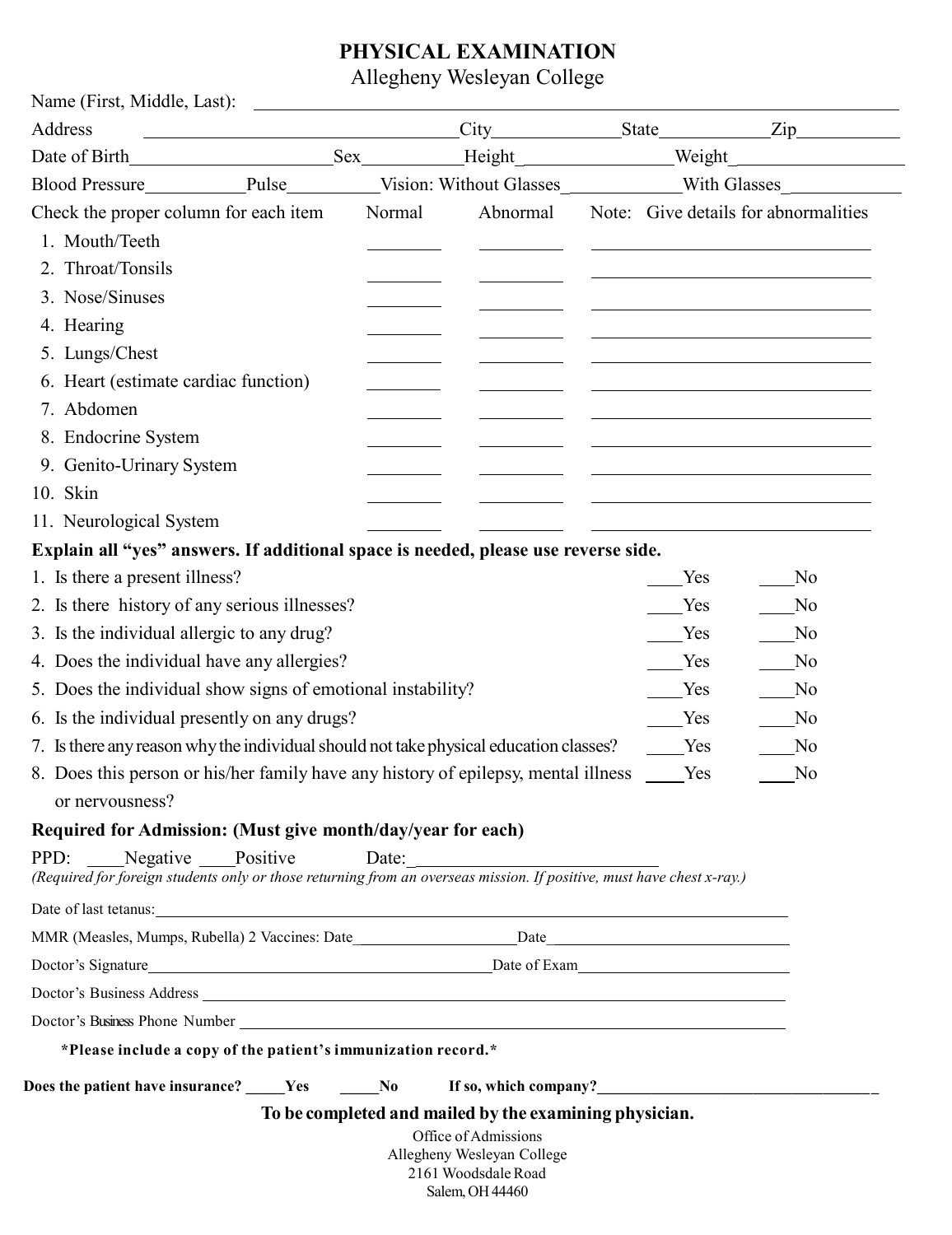# Allegheny Wesleyan College Employer/Teacher's Recommendation

**TO THE APPLICANT:** Print your name and address on the two lines below. You should provide for the person you ask to complete this reference a stamped envelope addressed to the Director of Admissions, Allegheny Wesleyan College, 2161 Woodsdale Road, Salem, OH 44460. By signing this form, you waive your right of access to see this recommendation (a standard courtesy). **This recommendation will be used in determining acceptance and scholarship awards.**

| Legal Name of Applicant: |        |      | Date: |  |
|--------------------------|--------|------|-------|--|
| Applicant's Address:     | Street | City | State |  |
|                          |        |      |       |  |

Applicant's Signature:

*The applicant named above is seeking admission to Allegheny Wesleyan College and is asking you to furnish a reference. AWC is a Christian institution with definite Christian goals and the desire to admit those students who will profit the most from their studies here. It is essential that you be frank, fair, and accurate in your remarks and estimates. If you have further comments not covered in the questions below, feel free to use the back side of this form. The applicant's signature above indicates he or she has waived the right to view this recommendation in the future.* 

*Please return this form to the Director of Admissions, Allegheny Wesleyan College, 2161 Woodsdale Road, Salem, OH 44460*

1. How long have you known the applicant? In what relationship?

- 2. FOR EMPLOYEES ONLY: On the back please give a detailed explanation of the applicant's position and the nature of his or her work.
- 3. FOR TEACHERS ONLY: What is your opinion regarding the aptitude of the applicant for further academic work? ap Negative Hesitant Moderate Strong Highly Enthusiastic

- 
- 
- 
- o Unable to make decisions o Disinterested o Lacks interest in spiritual life
- 

- o Goes above and beyond o Consistently concerned o Superior
- 
- o Needs occasional prodding o Shows some interest in o  $\circ$  Fails to do assigned work o Indifferent towards others o
- 
- $\circ$  No opportunity to observe

- $\circ$  Consistently well-balanced  $\circ$  Consistently cooperative  $\circ$  Thoroughly dependable  $\circ$  Usually well-balanced  $\circ$  Generally cooperative  $\circ$  Usually reliable
- 
- O Usually well-balanced o Generally cooperative o Usually reliable <br>
⊙ Moods of depression or elation o Somewhat uncooperative o Has to be watched  $\circ$  Moods of depression or elation  $\circ$  Somewhat uncooperative  $\circ$  Has to be watched  $\circ$  Emotionally unstable  $\circ$  Difficult to handle  $\circ$  Not dependable
- 
- 

### **Personal Hygiene and Appearance**

- o Conscientiously well-groomed
- $\circ$  Usually clean and presentable
- o Unconcerned; unkempt
- o Lacks acceptable hygienic standards
- o No opportunity to observe

### Employer/Teacher Signature Date Date Date

### **Judgment Attitude toward Work Spirituality**

- 
- 
- 
- 
- 

### **Industry Attitude toward Others Teachability**

- 
- Willingly does assigned  $\circ$  Generally concerned  $\circ$  Learns readily<br>Needs occasional prodding  $\circ$  Shows some interest in  $\circ$  Slow but retains well
	-
	-
	-

### **Emotional Stability Attitude toward You Dependability**

- 
- 
- 
- 
- Emotionally unstable  $\circ$  Difficult to handle  $\circ$  Not dependable<br>No opportunity to observe  $\circ$  No opportunity to observe  $\circ$  No opportunity to observe o No opportunity to observe o No opportunity to observe o No opportunity to observe

### **Accuracy**

- o High degree of accuracy
- $\circ$  Satisfactory
- $\circ$  Somewhat inaccurate
- o Too many errors
- $\circ$  No opportunity to observe

- o Superior judgment o Enthusiastic contributor o Exceptional spiritual growth
	- Uses good common sense  $\overline{O}$  Industrious  $\overline{O}$  Shows growth and separated living Somewhat indecisive  $\overline{O}$  Reluctant to contribute  $\overline{O}$  Small evidence of spiritual
- o Somewhat indecisive o Reluctant to contribute o Small evidence of spiritual
	-
	- $\circ$  No opportunity to observe

- 
- 
- 
- 
- o Fails to do assigned work o Indifferent towards others o Repeated instruction necessary<br>
o No opportunity to observe o No opportunity to observe o No opportunity to observe

- 
- 
- 
- 
- 

### **Quality of Work**

- o Outstanding
- o Usually reliable
- o Has to be watched
- o Not dependable
- o No opportunity to observe
	-